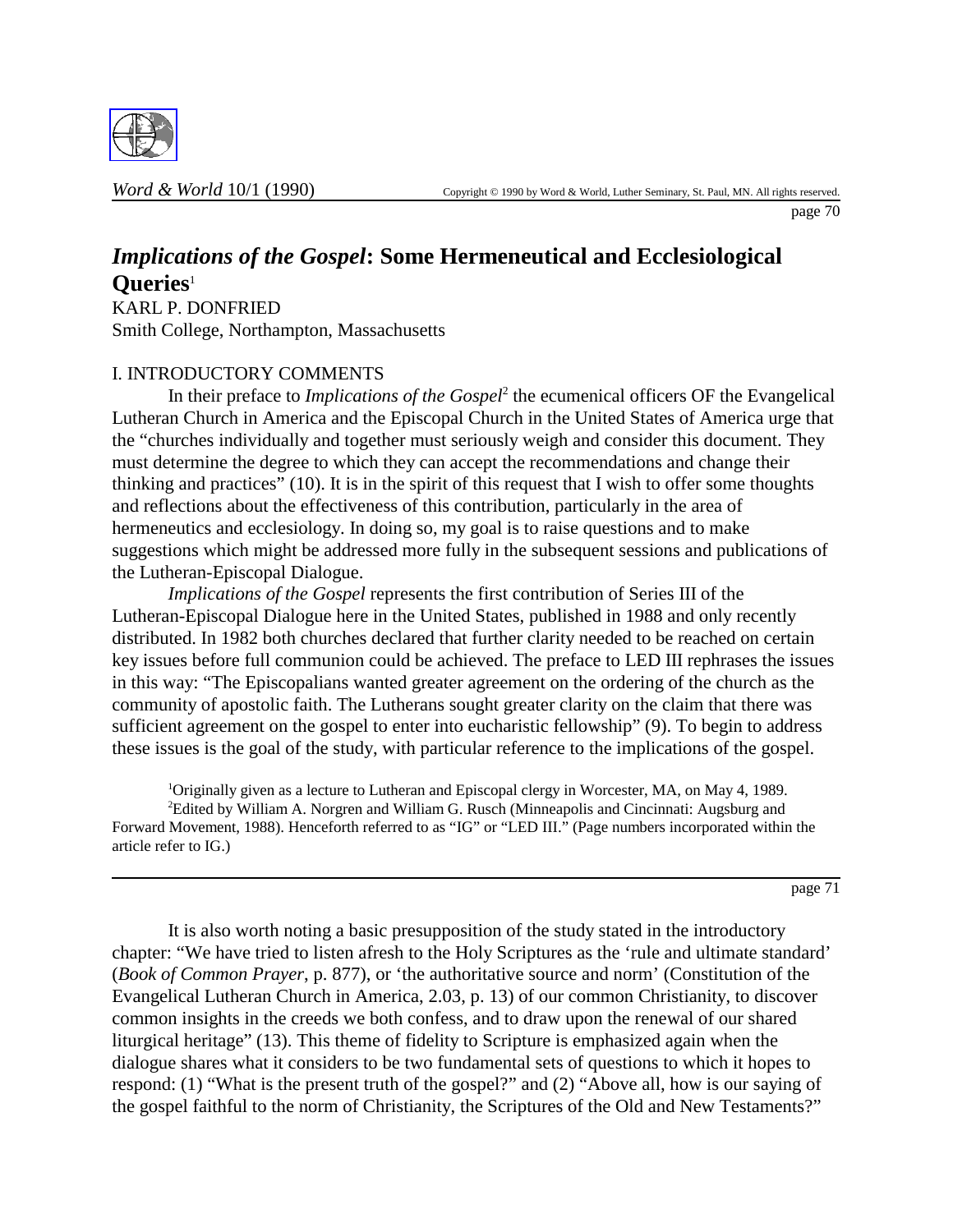(13-14). A key question is whether IG provides us with an *adequate* response to these two fundamental issues.

The chapter of IG which most directly begins to address the mandates of both church bodies as well as the neuralgic issues standing in the way of full communion is Section 3, "The Church of the Gospel." My comments will, for the most part, be directed to it.

#### II. "THE CHURCH OF THE GOSPEL"

This section opens with an emphasis that the church, properly understood as rooted in Israel, is the necessary implication of the gospel. The manifestation of the church's life in its liturgy, polity, and doctrine is then addressed. Let us touch on each of these points.

#### *A. The Church as the Necessary Implication of the Gospel*

With keen insight these paragraphs correctly suggest that the issue of greatest sensitivity related to full communion between Lutherans and Episcopalians is in the area of "ecclesiology." In fact, ecclesiology is that theological doctrine which is least understood in contemporary Protestantism; it is the key area in which theological discourse must proceed, and no further progress will be made in our dialogue with Rome or the Orthodox until we take the doctrine of the church more earnestly. This observation holds equally true for Lutherans and Episcopalians. A not uncommon Lutheran constriction of justification, coupled with a restrictive view of the relationship of the gospel to the church, has allowed us to view ecclesiology as incidental at best. At the same time the contemporary Episcopal emphasis on the historic episcopate, often not revealing the fullness of the understanding of apostolic succession, has resulted in a less than comprehensive understanding of ecclesiology in that church body as well.

The dialogue report asserts that the "church and gospel are necessarily related because both have to do with the reign of God" and that "the church is the principal implication of the gospel in human history" (34). This is a very comprehensive assertion. Would a majority in both churches assent to that conclusion? If so, we will have made a major advance. Yet it is unclear how this statement coheres with the opening sentence of section five where it is written that "mission is the implication of the gospel *par excellence*." How are these two statements related? What is the difference between "principal" and "*par excellence*"? Are all implications of the gospel of the same order? Is the church simply *an* implication of the gospel or *part of its very fabric*? Can there be gospel without church?

One major reason given by LED III for the conclusion that the church is the

page 72

principal implication of the gospel is that "there is no proclamation of the gospel in word and sacraments without a community and its ministry" (34). IG presents a view quite similar to what John Knox helpfully described as the 'Christ event.'<sup>3</sup> By the use of the term 'Christ event' Knox meant that one would not simply talk of Jesus or the gospel without including Israel, the earthly ministry of Jesus, his death and resurrection, *and*, specifically, the new community resulting from God's revelation in Jesus. Jesus and the church are inseparable; one cannot have one without the other. As the historical scholarship of the twentieth century has documented, it was the church that bore witness to Jesus, transmitted and shaped his words and deeds, collected that material, and wrote and collected the books into canonical form which we refer to as Holy Scripture. To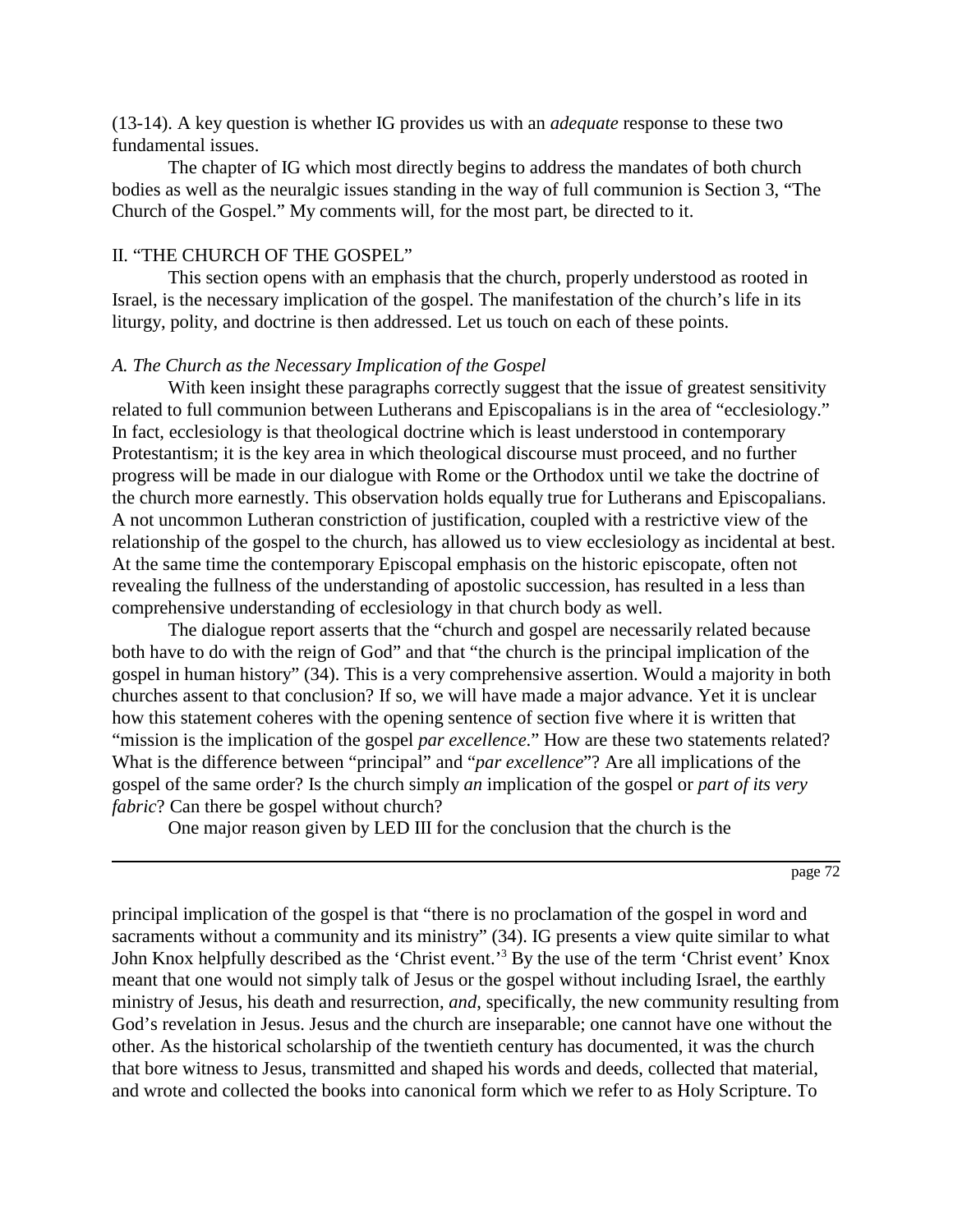begin to recognize the inseparability of Jesus and church, gospel and church, is to stand at a critical threshold of insight which allows us more fully to comprehend the good news of the Kingdom.

## *B. Liturgy*

IG develops its view of ecclesiology by employing three categories already referred to: liturgy, polity, and doctrine. Is this ordering incidental? If not, one might ask whether all would agree to it or whether some would prefer to make a case for a different ordering, i.e., doctrine, polity, and liturgy? If we, in fact, do hold different perspectives on this ordering, what does that reveal about our presuppositions?

This section on liturgy and worship contains a richer and fuller view of the eucharist than would be currently acknowledged in some circles of American Lutheranism. We find here perspectives quite similar to those outlined in *Baptism, Eucharist and Ministry*. However, it may be useful to add a word of caution to the following statement: "In contemporary ecumenical dialogue, Lutherans have agreed that in the Lord's Supper Christ is present 'as the once-for-all sacrifice for the sins of the world who gives himself to the faithful,' and that 'the celebration of the eucharist is the church's sacrifice of praise and self-offering or oblation'" (44). To be accurate, these assertions were made by *some* Lutheran theologians in dialogue with two specific churches, and these dialogues have yet to be officially received by the church. Does not the fact that LED III has to confirm the Lutheran view of the eucharist by reference to theological assertions perhaps suggest that for Lutherans doctrine determines liturgy and not liturgy doctrine? This raises another question. IG makes a number of recommendations for discussion and implementation in our congregations.<sup>4</sup> By what authority? Is this a legitimate process *before* the report has been received by the respective churches? Can one honestly evaluate *and* implement simultaneously without sacrificing one to the other?

## *C. Polity*

Let us now turn to the second aspect of the church as the bearer of the gospel in human history: polity—polity as life together for witness to the gospel. This section of LED III recognizes that one of the most sensitive implications of ecclesiology is polity. "To Lutherans it seems that Episcopalian emphasis on the historic episcopate and its authority to ordain could be an unwarranted addition to the gospel. To Episcopalians the Lutheran view that, when there is agreement on the gospel, polity can become an *adiaphoron* seems an unwarranted indifference with

3 See Knox's *Jesus Lord and Christ* (New York: Harper, 1958) 57, 138f., 200ff.; also Knox's seminal work, *The Church and the Reality of Christ* (New York: Harper & Row, 1962). 4 See, for example, IG 29 and 114.

page 73

regard to something that is at least an implication of the gospel" (44). Unfortunately, IG cuts short the discussion on polity, referring to future study the issues of "historic episcopate, and ordering of ministry (bishops, priests, and deacons) in the total context of apostolicity" (44). The remainder of this section proceeds to an insubstantial attempt to support the ordination of women as a necessary reform movement implied by the gospel. It is unfortunate that this document,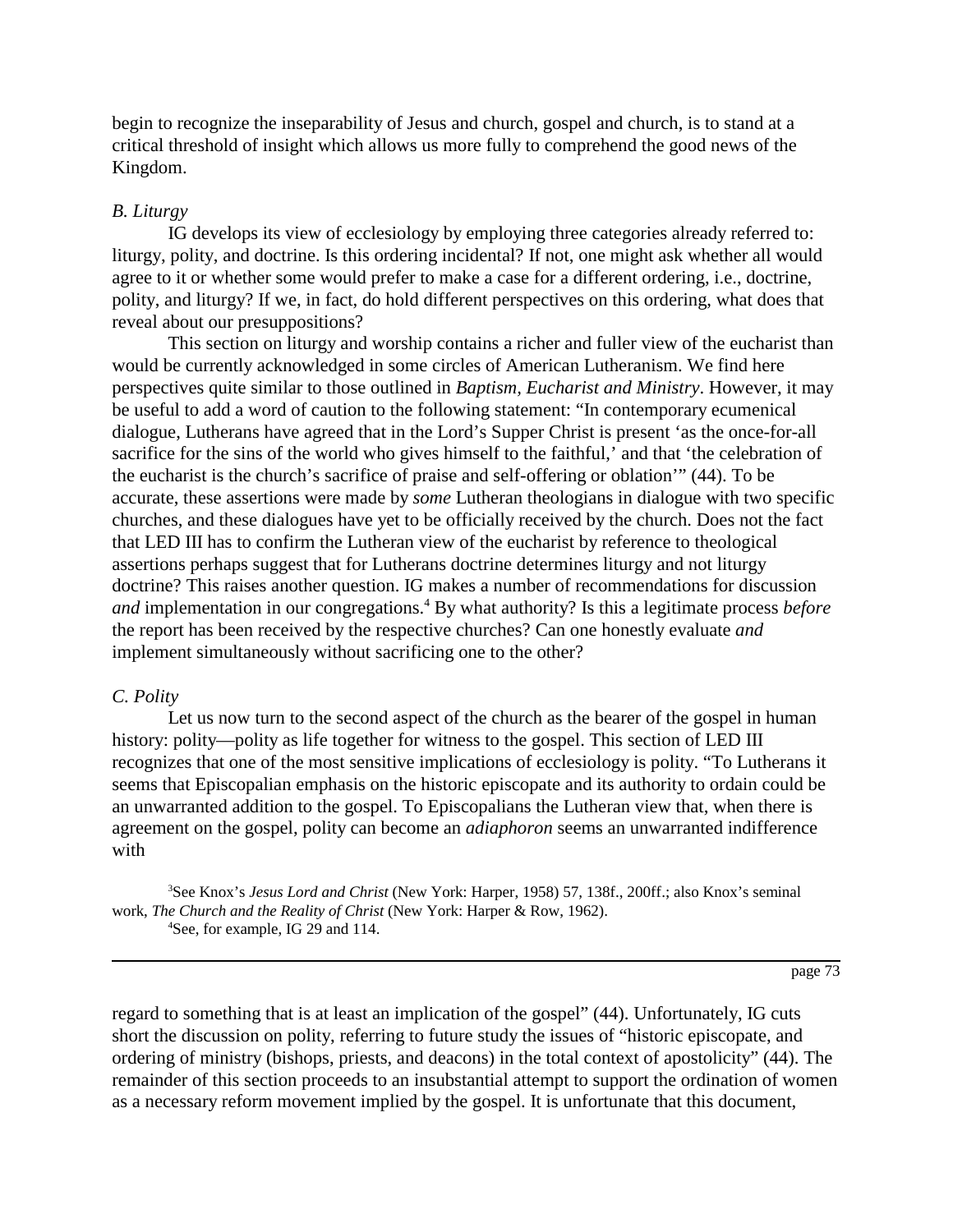which so correctly stresses ecclesiology as central to the Christian faith, makes no attempt to deal precisely with the *ecclesiological* reservations of the Roman Catholic or Orthodox Church with regard to the ordination of women.<sup>5</sup>

#### *D. Doctrine*

A third section of "The Church of the Gospel" is the discussion on doctrine, which, it is stated at the outset, serves the church's proclamation of the gospel. Doctrine is defined further as "all teaching that is authentically Christian"  $(52)$ . It is then suggested  $(52)$  that doctrinal formulations can function either descriptively ("This is what Christians, in fact, teach") or prescriptively ("This is what Christians ought to teach"). LED III understands Lutherans to lean more in the direction of prescriptive doctrine which results in "considerable doctrinal and theological homogeneity" and understands Episcopalians to attach more importance to the role of descriptive doctrine which results in "considerable doctrinal and theological variety" (53). While such distinctions may be historically true, they appear less valid for contemporary American Lutheranism.

Perhaps realizing that these distinctions between descriptive and prescriptive are not necessarily useful as we approach the twenty-first century, LED III urges that we "can and must affirm the concept of normative doctrine because what is at stake is the authenticity of the church's proclamation, that is, the authenticity of the church's gospel" (53). Also helpful are the observations that normative doctrine requires the church to struggle with the authenticity of the gospel it proclaims, the fidelity of its proclamation, and the reminder that all normative doctrine is always a combination of the categories *normative* and *gospel.* But where LED III is less useful is in its avoidance of any discussion as to how we make normative doctrinal decisions; in other words, it does not reflect upon the key theological issue of authority.

Almost as if they sensed something was absent from the discussion, IG returns to its earlier assertion that the "Holy Scriptures are the norm for the church's proclamation of the gospel" (55). The problem, however, is that no adequate hermeneutical discussion follows. How, or by what authority, is the normativeness of Scripture decided and applied? What is the hermeneutical context in which Scripture is interpreted? How do we decide between a fundamentalist understanding of the normativeness of Scripture and Bishop Spong's cavalier disregard fora the normativeness of Scripture?<sup>6</sup>

5 Although IG is a document primarily addressed to the Episcopal and Lutheran churches, its wider ecumenical impact is recognized by the Dialogue Committee itself on page 50.

6 John Shelby Spong, *Living in Sin? A Bishop Rethinks Human Sexuality* (San Francisco: Harper & Row, 1988).

page 74

## III. CRITICAL REFLECTIONS ON IG'S USE OF "DOCTRINE"

#### *A. The Ordination of Women*

IG asserts that "*profound doctrinal reasons" led to the ordination of women in the* Lutheran and Episcopal churches.<sup>7</sup> Furthermore, it is stated that the ordination of women "by our churches is a specific example of a recently undertaken reform" and that this action is an indication of "how our polity is a witness to the gospel of the reign of God" (49). Unfortunately,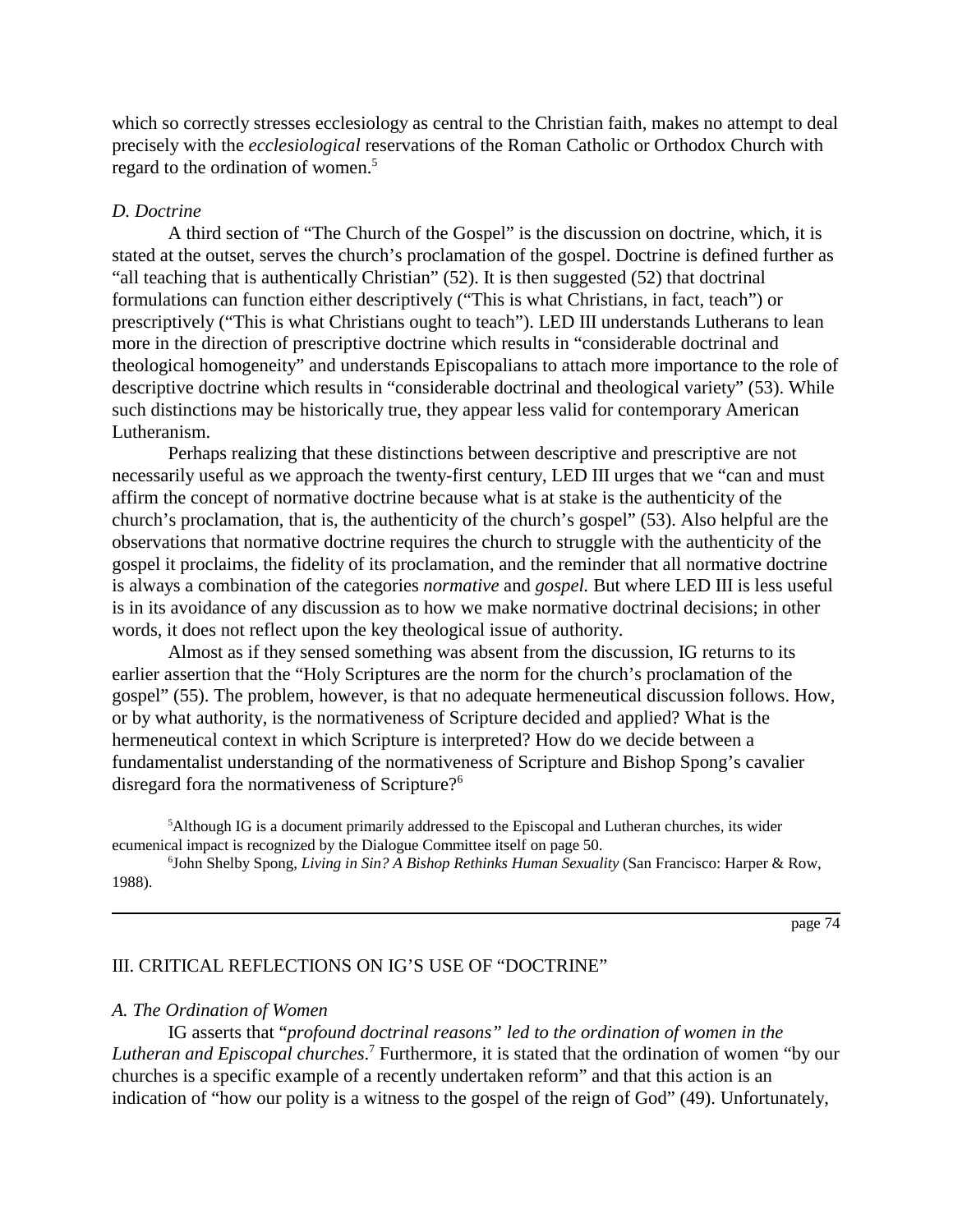one looks in vain for the "profound theological reasons" or for a detailed discussion of what was so corrupt in the church for two millennia that needed "reform."

In an effort to show that these churches have "not acted simply as a concession to...social and cultural forces" (50), there follows a superficial exegetical treatment of certain New Testament passages that have nothing whatsoever to do with the issue of ordination of men or women and appear to be based on a 'foundationless hermeneutical enterprise' so prevalent today.<sup>8</sup> Neither of our churches has produced a sustained theological defense of its action. The need still exists for a theological treatment of the issue, a treatment which, among other things, will attempt to address the ecclesiological reservations prominent in the Roman Catholic and Orthodox churches.

In its effort to defend the ordination of women, LED III makes two questionable assertions. (1) It is urged that the New Testament does not "identify Christ's maleness as a quality which is necessary for those who preside at the Eucharist" (51). (Since the New Testament does not discuss the issue of who presides at the eucharist this is nothing other than an *ad hominem* argument.) (2) The second assertion is this: "We are also convinced that the historical antiquity of a practice is no guarantee of its validity and that no practice is beyond challenge and reform"; to this is added the comment that we "believe that the practice of ordaining only men must be challenged in the name of the gospel" (51-52). Based on its previous reference to Galatians 3:27-28 the dialogue concludes that the act of ordaining women "is an act of fidelity to the tradition of the *imago Dei* as comprehending both 'male and female' (Gen 1:26-28)" (52).

What are the implications of such facile theological reasoning? That those churches who only ordain men are unfaithful to the gospel? Who determines how far one extends the definition of the gospel? Are we in danger of having such an inclusive understanding of the gospel that it can be made to encompass anything that we believe should be included in it? All of this raises the important question about how we make theological decisions and in what ways consultation with sister churches should form part of the process. Do non-consultative, unilateral actions assist the cause of ecumenism and the unity of the gospel? (Before proceeding we need to be very clear that it is not I who have raised the issue of the ordination of women but LED III, and that what is at issue here is not what I happen to believe is correct in reference to this issue but the theological cogency of the arguments presented in LED III.)

A brief query on the issue of *imago Dei* and on the theme of Galatians 3:28 that in Christ there is "not male and female" is appropriate. Does oneness mean

<sup>7</sup>IG 49 (emphasis added). 8 See note 10 below.

page 75

obliteration of the sexual differences that God created, or do these texts imply that oneness is only achieved in the coinherence of that which God created equal but with distinctively different roles? Is not the latter the meaning of Genesis 1:27? Do we follow the gnostics who wished to create a pristine androgynous state, or ought we follow the church tradition that argues that the fullness of God is precisely not in the obliteration, but in the glorification and unity, of the feminine and the masculine? That Paul wishes to eliminate any notion of inferiority or superiority is clear; but whether he wished to blur different but co-equal roles in the church is another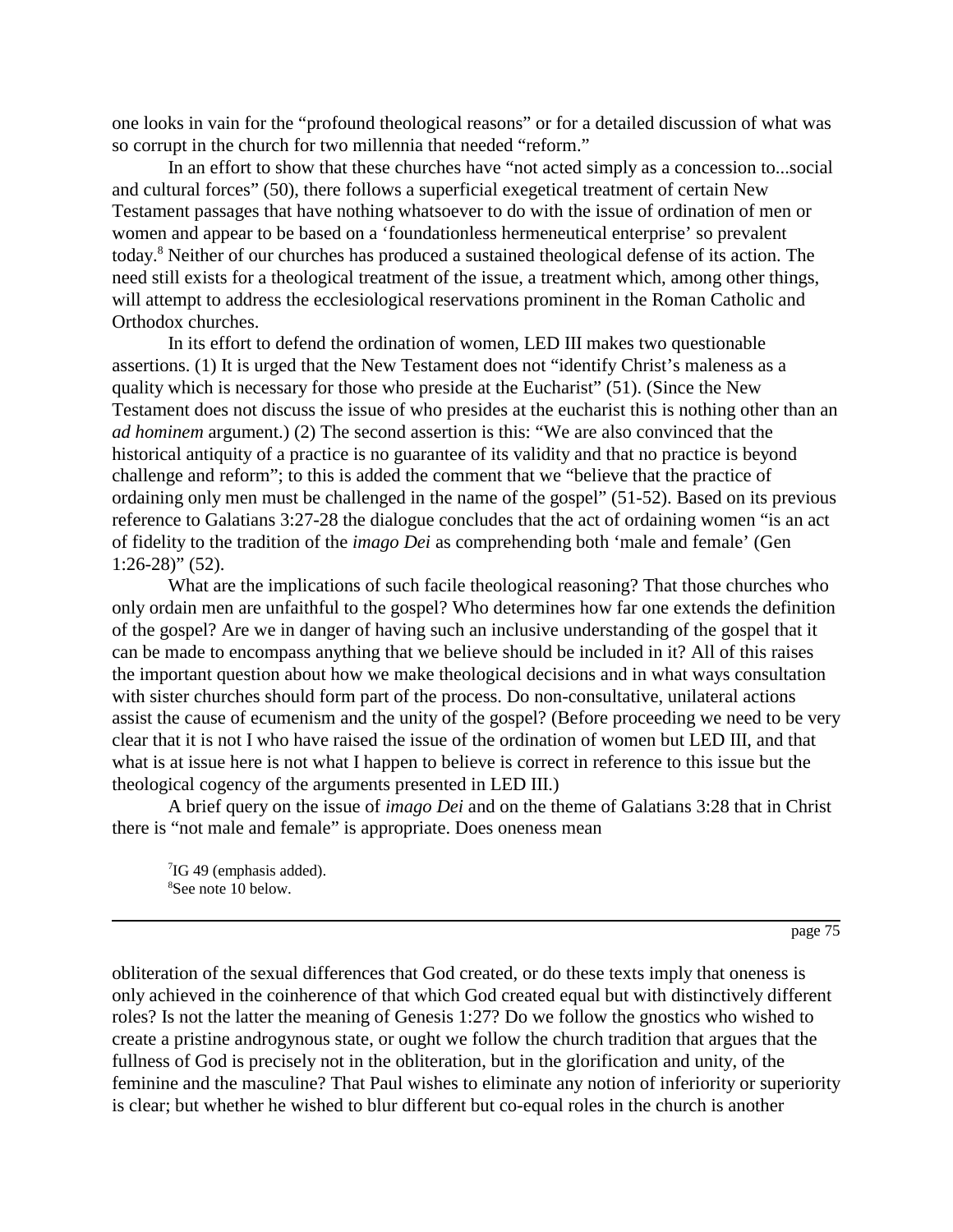question. It is certainly relevant to any discussion of this topic to remember that Being itself, the God of creation and the Lord of history, is described in Scripture relationally—in relation to his bride, Israel—in the same way that his Son, Jesus, is described in Ephesians 5 in relationship to his bride, the church. God is metaphorically described using masculine language and God's people, Israel and the church, are consistently described using feminine language. Thus, when the tradition describes Mary as *theotokos* and Vatican II, reflecting earlier theological tradition, refers to Mary as "Mother of the Church," we begin to see the image problem that the majority of Christians still have with the critical question of who is to be ordained.<sup>9</sup>

The recent comments of George Lindbeck are to the point. Speaking about the issue of the ordination of women, Lindbeck asks: "Is the tradition against their ordination basically cultural and thus similar to the church's long accommodation to slavery? Retrieval of the classic hermeneutics even in combination with historical criticism does not decide this issue. Yet it changes the context of the debate. Attention focuses, not on entitlements, privileges, and gender, but on the pastoral office itself as God's instrument for the nurturing of his people with word and sacrament. What builds up the church is what counts. Sociologically and historically speaking, it is ultimately the *sensus fidelium* which decides in such matters."10 The point is simply this: since the *sensus fidelium* of the universal ecumenical church has not yet accepted the ordination of women, those churches who are in favor of such ordination need finally to develop more compelling hermeneutical and ecclesiological arguments than either the Episcopal or Lutheran church has produced to date and certainly more compelling than those that appear in LED III.

#### *B. Feminine Language for God*

In Section II, "The God of the Gospel," there is another area that seems more marked by the possibility of a foundationless hermeneutical enterprise than by serious theological reflection. On the one hand, there is the insistence that the "church's name for God, 'Father, Son, Holy Spirit,' is grounded in Jesus Christ" and cannot be altered; LED categorically rejects the substitution of such designations as creator, redeemer, and sanctifier for the trinitarian name (27). On the other hand, it is argued that while the "church has traditionally selected masculine images for God from the Scriptures, our churches need to *advocate* the use of feminine images

9 To make a persuasive case for the ordination of women, the challenge of theologian Deborah Belonick needs to be addressed. See her *Feminism in Christianity* (Syosset, NY: Orthodox Church in America, 1983) 39. 10George Lindbeck, "Scripture, Consensus and Community," in *Biblical Interpretation in Crisis: The Ratzinger Conference on Bible and Church*, ed. Richard John Neuhaus (Grand Rapids: Eerdmans, 1989) 100.

page 76

as well as this traditional masculine imagery."11 Finally, it is asserted that "*strategies*12 for introducing the feminine element into talk about God do not stop with the first Person of the Trinity. Scholars have recovered the biblical theme of Jesus as the 'Sophia' of God. Others find feminine symbols to be appropriately descriptive of the Spirit's work" (29-30).

Two critical comments need to be offered. (1) One should not lose sight of the fact that metaphorical changes in the structure of language produce substantial changes in thought. This is, of course, what many feminists desire. But can we do that and still remain faithful to the discourse and normativeness of Scripture? When we start using "birthing" language, however naively, we take the first step into the feminist view of a "bisexual androgynous deity."13 We then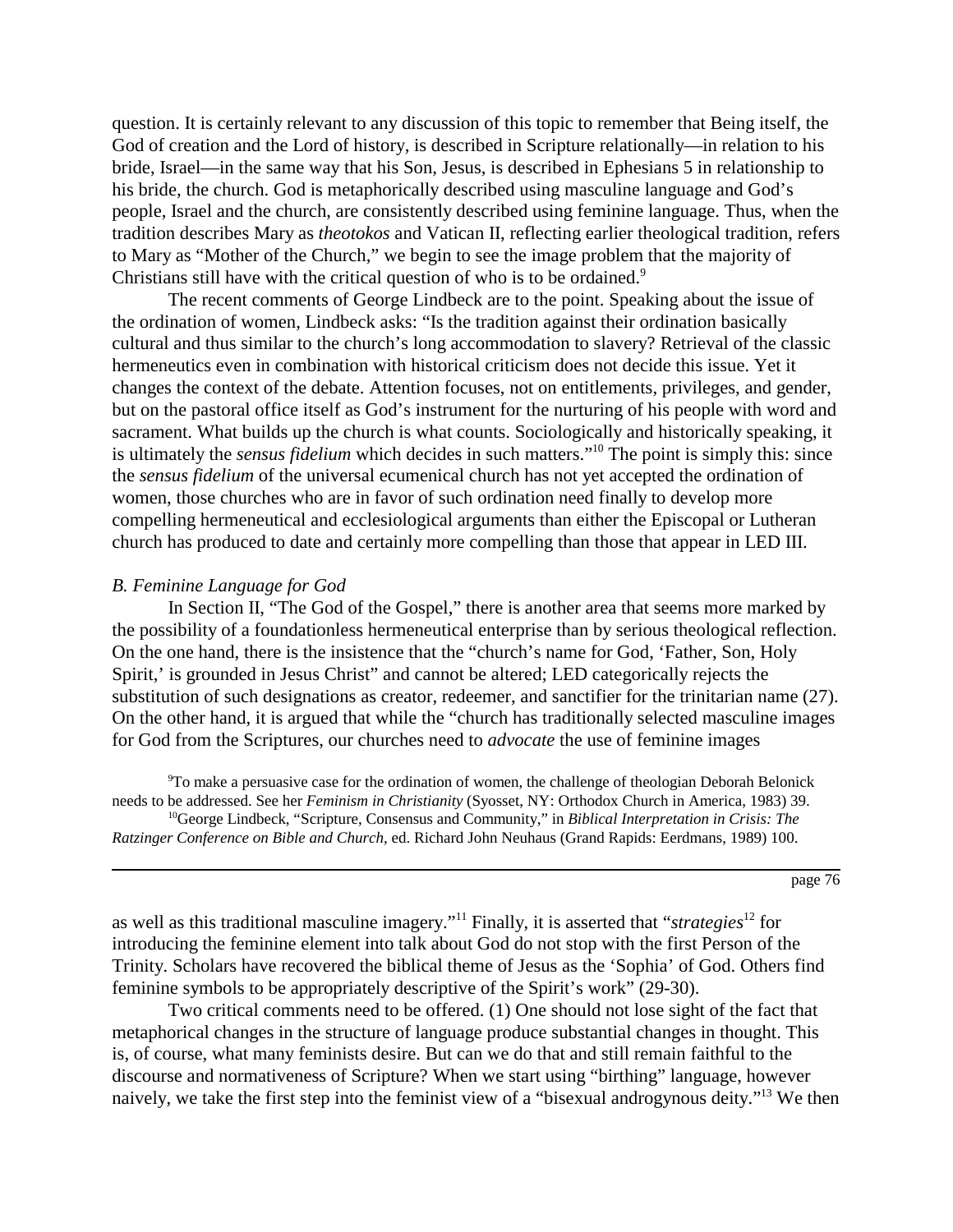overlook that in Scripture God, metaphorically referred to in masculine terms, never impregnates anything or anyone in order to produce creation. Yet feminine language applied to the Deity, particularly given the presuppositions of feminist theology, results in a creator indissolubly intermingled with creation, and this negates the biblical perspective of God's relation to his creation—the careful distinction between Creator and creation.<sup>14</sup> (2) LED III's comments concerning feminine language about Jesus and the use of "Sophia" are not only misleading but irresponsible. First, it needs to be said, for example, that the gospel of John describes Jesus, not as Sophia, but as Logos, and it is this category, and not sophiology, which is adopted by Nicene orthodoxy. The fourth gospel and its successors could not use Sophia as a description of Jesus—aside from the fact that it was obviously impossible to refer to the man Jesus as the incarnation of feminine Sophia—precisely because the gnostics spoke of Sophia as 'the sister of Jesus,' "or represented her as an androgynous figure in a way that...recalled the classical Greek goddess of wisdom."15 Second, any serious reflection on the doctrine of the Trinity recognizes that these unreflected LED III statements lead to utter confusion. The notion of a "divine family" as symbolic of the Trinity, which is where these comments of LED III are leading, is bizarre. "If the First Divine Person is to represent the father, and the Third, the mother, then the Son has to be regarded as produced in part by the Holy Spirit, which is theological nonsense."<sup>16</sup>

#### *C. Further Hermeneutical Observations*

All of these reflections keep coming back to a fundamental issue, perhaps today *the* fundamental issue: the hermeneutical context in which one interprets Scripture. In a lecture given at St. Peter's Lutheran Church, New York City, in January, 1988, Joseph Cardinal Ratzinger raised the question whether the historical-critical method may not be susceptible to an uncritical influence by philosoph-

<sup>11</sup>IG 29 (emphasis added).

 $^{12}I$ , for one, find this term offensive and reflective of the divisive politicization rampant in our churches.  $<sup>13</sup>E$ lisabeth Schüssler Fiorenza, "Feminist Spirituality, Christian Identity, and Catholic Vision," in</sup>

*Womanspirit Rising: A Feminist Reader in Religion*, ed. Carol P. Crist and Judith Plaskow (San Francisco: Harper & Row, 1979) 99.

 $14$ For a biblical critique of this danger, see Elizabeth Achtemeier, "Female Language for God: Should the Church Adopt It?" in *The Hermeneutical Quest: Essays in Honor of James Luther Mays on His Sixty-Fifth Birthday*, ed. Donald G. Miller (Allision Park, PA: Pickwick, 1986) 109.

<sup>15</sup>Samuel Terrien, *Till the Heart Sings: A Biblical Theology of Manhood and Womanhood* (Philadelphia: Fortress, 1985) 118.

16Manfred Hauke, *Women in the Priesthood? A Systematic Analysis in the Light of the Order of Creation and Redemption* (San Francisco: Ignatius, 1988) 292.

page 77

ical presuppositions which may be antithetic to the teachings of the church. Mentioned was Bultmann's own dependence on Heideggerian philosophy. While for the most part this did not affect Bultmann's serious attempt to increase access to the Bible's message, there are today symptoms of "the disintegration of interpretation and hermeneutics."<sup>17</sup> In particular Ratzinger stated that "materialist and feminist exegesis, whatever else may be said about them, do not even claim to be an understanding of the text itself in the manner in which it was originally intended. At best they may be seen as an expression of the view that the Bible's message is in and of itself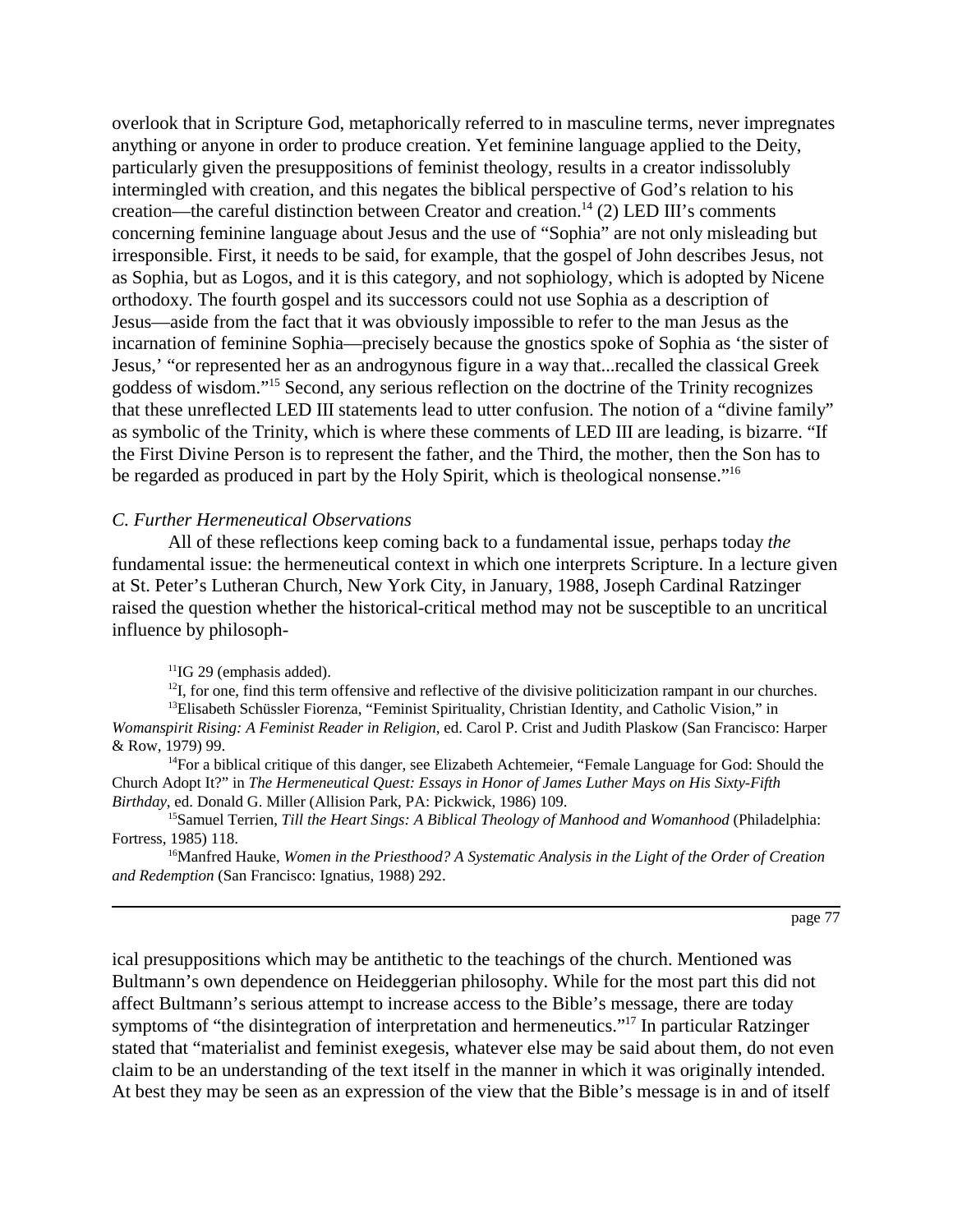inexplicable, or else that it is meaningless for life in today's world. In this sense, they are no longer interested in ascertaining the truth, but only whatever will serve their own particular agenda...Thus historical method can even serve as a cloak for such maneuvers insofar as it dissects the Bible into discontinuous pieces which are then able to be put to new use and inserted into a new montage (altogether different from the original Biblical context)."18 Central to Ratzinger's critique is the concern that there is a marked tendency in contemporary exegesis to reduce history into philosophy and to revise history by means of philosophy. Increasingly the "debate about modern exegesis is not a dispute among historians: it is rather a philosophical debate."19

If in fact we are in a situation where what one exegete takes as definite can only be called into question by other exegetes,<sup>20</sup> then we must ask whether something more is not necessary for exegesis to function effectively in the life of the ecclesia. By failing to make reference to the current disintegration of contemporary biblical studies, LED III's call to Scripture as the "rule and ultimate standard" and "the authoritative source and norm" (12) rings hollow; significant attention needs to be given to this current hermeneutical crisis in LED's future work.

In Professor George Lindbeck's response to Cardinal Ratzinger, $^{21}$  he suggested that one of the pressing contemporary theological problems is the lack of a *sensus fidelium* in most major Christian communions. "There seems to be less and less communal sense of what is or is not Christian."22 At the heart of the dilemma is not only the decline in knowledge of the Bible but the lack of any sense of common biblical discourse in the nation and in many of the Christian communities. The issue which must concern all contemporary Christians "is the extent to which the Bible can be profitably read in our day as a canonically and narrationally unified and internally glossed (that is, self-referential and self-interpreting) whole centered on Jesus Christ, and telling the story of the dealings of the Triune God with his people and his world in ways which are typologically (though not, so at least the Reformers would say, allegorically) applicable to the present."23 This vision has been largely lost. Can it be recovered? Has the Bible become just another book which is profitable primarily for ideological, philological, or historical purposes or is it, in fact, Scripture and, if so, how does it function scripturally in the life of the ecclesia? While

<sup>17</sup>Joseph Cardinal Ratzinger, "Biblical Interpretation in Crisis: On the Question of the Foundations and Approaches of Exegesis Today," in *Biblical Interpretation in Crisis*, 1-23.

 $18$ Ibid., 5. <sup>19</sup>Ibid., 16.  $^{20}$ Ibid., 6. 21See note 10 above.  $22$ Lindbeck, 74.  $^{23}$ Ibid., 75.

page 78

LED III is to be commended for stressing the authority of Scripture, it now must concentrate on the hermeneutical context and exercise of that authority.

## *D. Toward a Recovery of the Ecclesial Dimension of the Christ Event*

Since one of the significant contributions of LED III is that it focuses our attention toward ecclesiology, some final thoughts may be in order with regard to the relationship between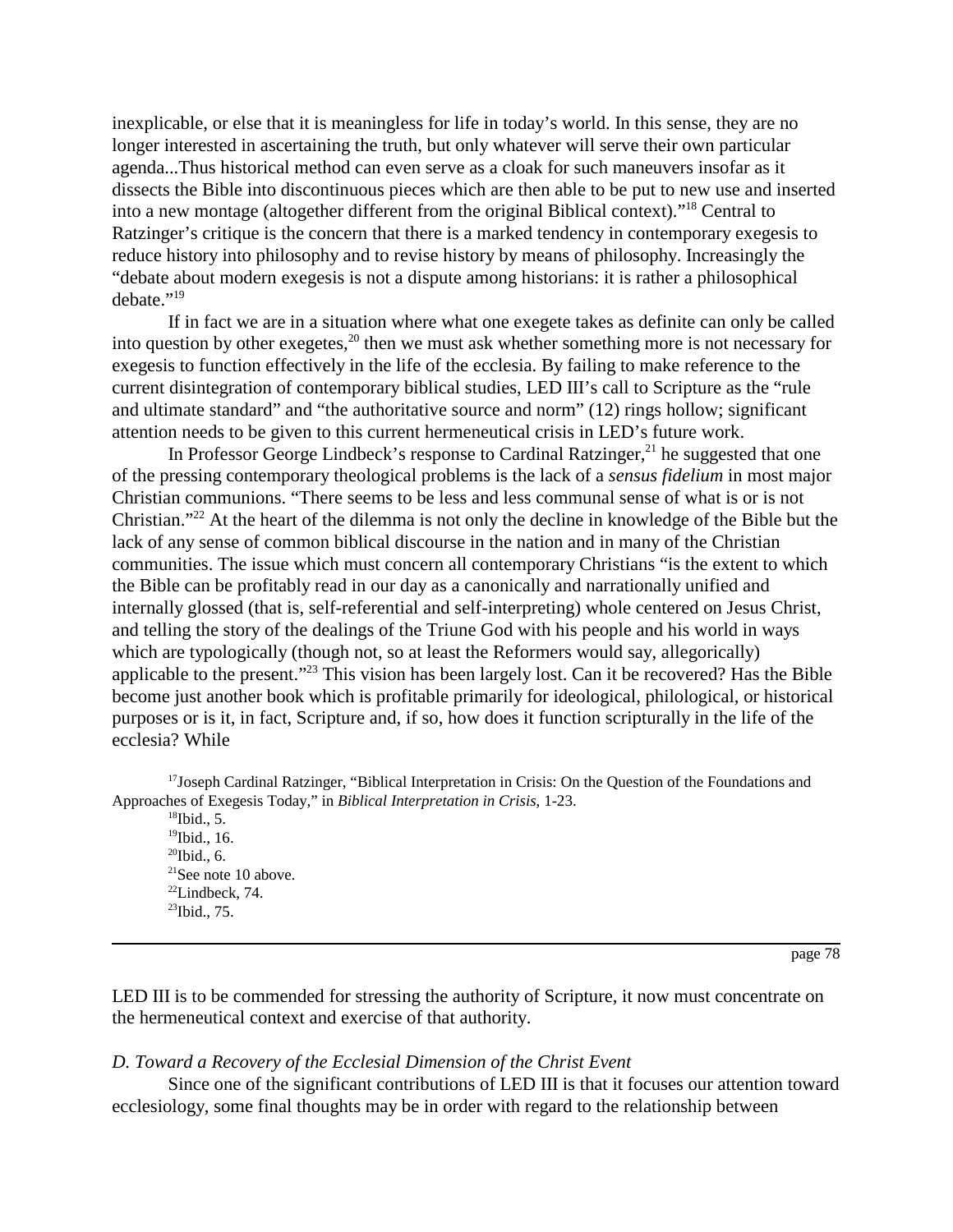ecclesiology and hermeneutics. With Lindbeck I am convinced that at the heart of the contemporary crisis of authority in the ecclesial community lies the loss of a common biblical discourse and the gradual extinction of a specifically Christian hermeneutic. The very first step must be the recovery of the ecclesial dimension of the Christ event. Church and gospel belong together, they cannot be separated. There cannot be gospel without church and there cannot be church without gospel. They cohere in one another. The death and resurrection of Christ lead to gospel and church, church and gospel. The one cannot exist without the other. It is the church which transmits, interprets, collects, and finally shapes into canonical form the story of God's interaction with Israel and his revelation in Jesus who is the Christ. Thus, I would ask whether Ratzinger is not correct when he asserts that the "first presupposition of all exegesis is that it accepts the Bible as a book. In so doing, it has already chosen a place for itself, which does not simply follow from the study of literature. It has identified *this particular literature* as the product of a coherent history, and this history as the proper space for coming to understanding. If it wishes to be theology, it must take a further step. It must recognize that the faith of the Church is that form of 'sym-pathia' without which the Bible remains a *closed* book. It must come to acknowledge this faith as a hermeneutic, the space for understanding, which does not do dogmatic violence to the Bible, but precisely allows the solitary possibility for the Bible to be itself."24

George Lindbeck also reminds us that the canon was shaped in the early Christian movement alongside its rule of faith. The Lutheran Lindbeck's conclusion is remarkably similar to the Catholic Ratzinger's. "Thus a certain way of reading scripture (viz., as a Christ-centered narrationally and typologically unified whole in conformity to a trinitarian rule of faith) was constitutive of the Christian canon and has, it would seem, an authority inseparable from that of the bible itself. To read the bible otherwise is not to read it as scripture."25 As a result, canon, hermeneutics, and the *sensus fidelium* are interrelated in the most intimate way. The Marcionite heresy of our time is not divorcing the New Testament from the Old but divorcing it from the hermeneutical framework of trinitarian Christianity. Thus we read the biblical stories less for what they tell us about God and his interaction with creation and humanity and more for factual, historical meaning, thus allowing the former to be lost. While fully recognizing the many contributions of the historical-critical method, a Christian must employ the hermeneutics of a trinitarian ecclesiology. For Lindbeck the Bible must be "read as a unified whole telling the story of the dealings of the Triune God with his people and world."26

Lindbeck also observes that a new scholarly caste of interpreters has made the Bible inaccessible, rather than accessible, to ordinary folk.<sup>27</sup> Many biblical studies

 $^{24}$ Ratzinger, 22-23.  $^{25}$ Lindbeck, 77. <sup>26</sup>Ibid., 88.  $27$ Ibid., 90.

page 79

today no longer offer support or lucid articulation of the biblical faith but are rather engaged in "foundationless hermeneutical enterprises."28 A not unimportant question for the church, and especially for the Episcopal and Lutheran churches, is to ask of its exegetes whether they are guided by such foundationless hermeneutical enterprises or by the trinitarian hermeneutic just described.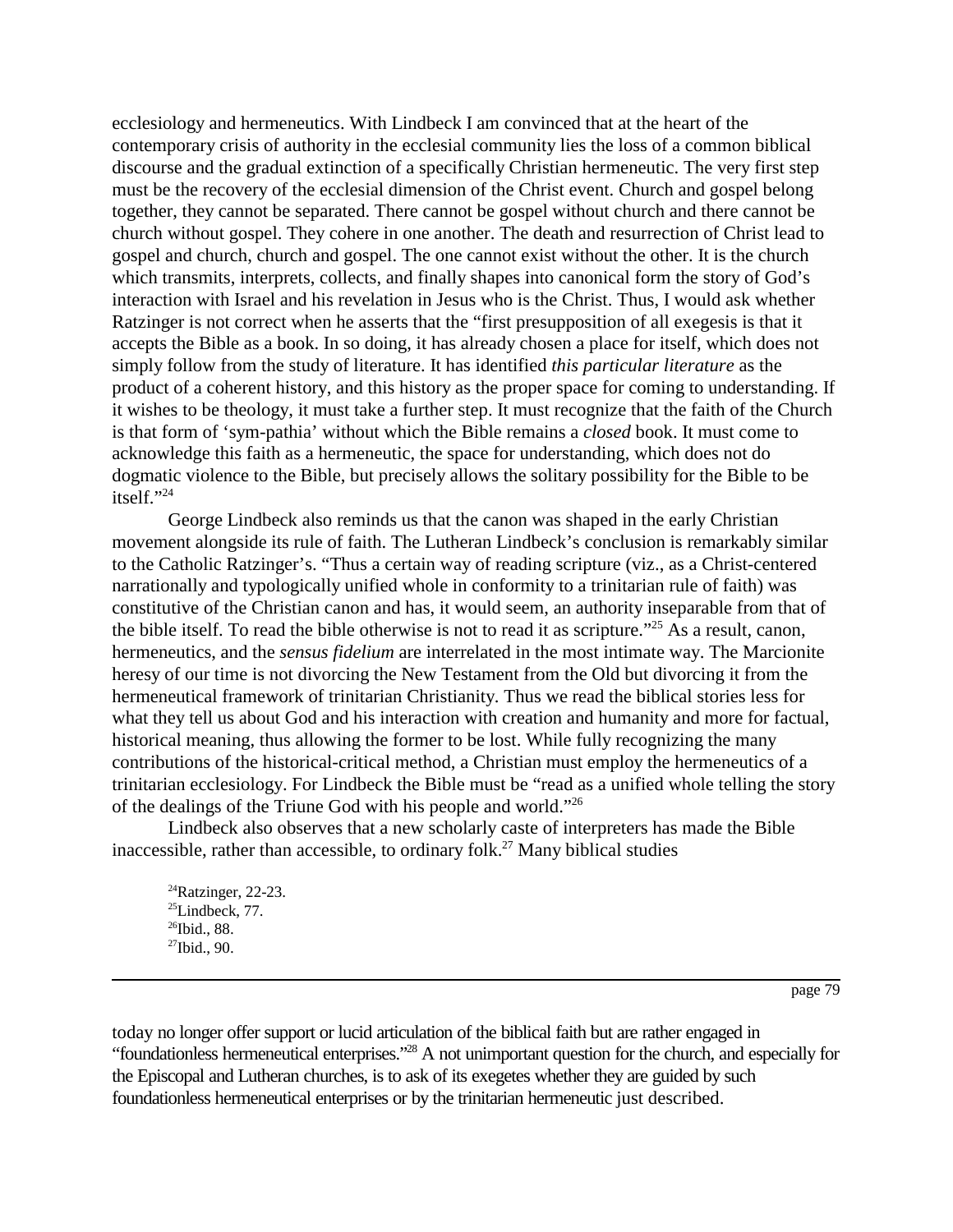Remarkably timely for the hermeneutical and ecclesiological work which LED III has yet to do is the writing of Vincent of Lerins. In his *The Communitory* (434 A.D.) he proposes that Christian truth be defined by that which is believed everywhere, always, and by all: *quod ubique, quod semper, quod ab omnibus creditum est*. Put another way, his hermeneutical principles involve ecumenicity (*universitas*), antiquity (*antiquas/vestutas*), and consensus (*consensus*). Also quite relevant to our theological enterprise today is his distinction between *projectus* and *alteratio*, that is, between legitimate and illegitimate developments in Christian theology and practice. These offerings may well provide LED III with some useful criteria in distinguishing between legitimate and illegitimate implications of the gospel.

Thus, a fundamental issue emerging from this discussion is whether we as Lutherans and Episcopalians can recover a classical, but not anti-critical, reading of the Bible which will once again inform the *sensus fidelium*. If this is to happen then communities of interpretation, "Schools of the Word," as Cardinal Martini of Milan calls them, must come into existence in which all the people of God together seek God's guidance in the written word for their communal as well as individual lives. If so, there "will be in these communities a renewed sense that Christians constitute a single people chosen to witness among the nations in all they are, say, and do to the salvation that was, that is, and that is to come, and guided by God in his mercy and judgment, and in their faithfulness and unfaithfulness, towards the promised consummation. They will care for their own members, and will also be deeply concerned about Christians everywhere. Openness to receive and responsibility to give help and correction from and to other churches will be embedded in their institutional and organizational fabrics."29 Without such a "central core of privileged and familiar texts, social cohesion becomes more difficult to sustain, and depends more on bureaucratic management, the manipulation of public opinion, and ultimately, perhaps, totalitarian force."30

## IV. CONCLUSION

This has not been a systematic review of all aspects of IG. Rather, certain key areas of thought and hermeneutical presuppositions have been examined and illustrated with select examples. While maintaining great respect for the members of LED III, I suggest that the following areas are in need of revision or further amplification:

1. Surely the concept "gospel" is a dynamic, rather than a static one in the New Testament.<sup>31</sup> But precisely because this is so, one would have expected more precise attempts at formulation and demarcation of limits.<sup>32</sup> The essential nature of the

28Ibid., 97.  $^{29}$ Ibid., 99-100. 30Ibid., 96. 31See Karl P. Donfried, *The Dynamic Word* (San Francisco: Harper & Row, 1981). 32See the excellent study by John H. Schütz, *Paul and the Anatomy of Apostolic Authority* (Cambridge: Cambridge University, 1975).

## page 80

gospel is left vague and the distinction between it and its implications remains imprecise. The relationships between the gospel, Scripture, and the church are blurred, and thus it is difficult to know by what hermeneutical and ecclesiological criteria one determines the legitimate